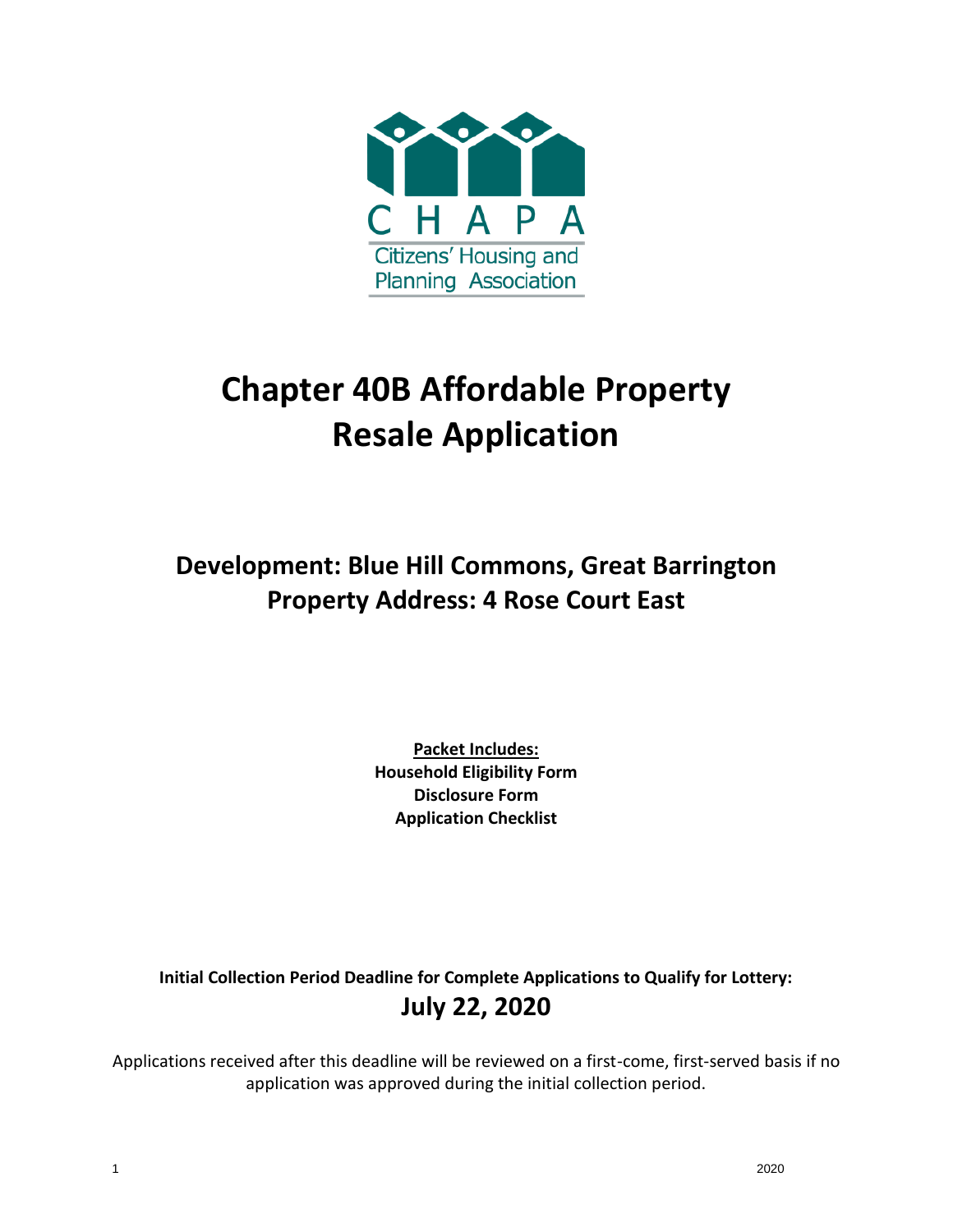# **Household Eligibility Form**

### **Eligibility Criteria**

- **Household cannot exceed the annual income of:**
	- o 1 Person \$47,850 2 Person \$54,650 3 Person \$61,500 4 Person \$68,300
- **Household cannot have more than \$75,000 in assets.**
- **Applicants must be first-time homebuyers (have not owned a home in last 3 years).**  Exceptions include single parents, displaced homemakers, and applicants over age 55.

## **Applicant Information**

| Name:                                       |                                                 |                                                                                                            |
|---------------------------------------------|-------------------------------------------------|------------------------------------------------------------------------------------------------------------|
| Address:                                    |                                                 |                                                                                                            |
| City:                                       | State:                                          | Zip Code:                                                                                                  |
| Telephone:                                  | Email:                                          |                                                                                                            |
|                                             | <b>Co-Applicant Information</b> (if applicable) |                                                                                                            |
| Name:                                       |                                                 |                                                                                                            |
| Telephone:                                  | Email:                                          |                                                                                                            |
| <b>Household Information</b><br><b>Name</b> | <b>Date of Birth</b>                            | Please list ALL household members, regardless of age, who will occupy the affordable home:<br>Relationship |
|                                             |                                                 |                                                                                                            |
|                                             |                                                 |                                                                                                            |
|                                             |                                                 |                                                                                                            |
|                                             |                                                 |                                                                                                            |
|                                             |                                                 |                                                                                                            |
|                                             |                                                 |                                                                                                            |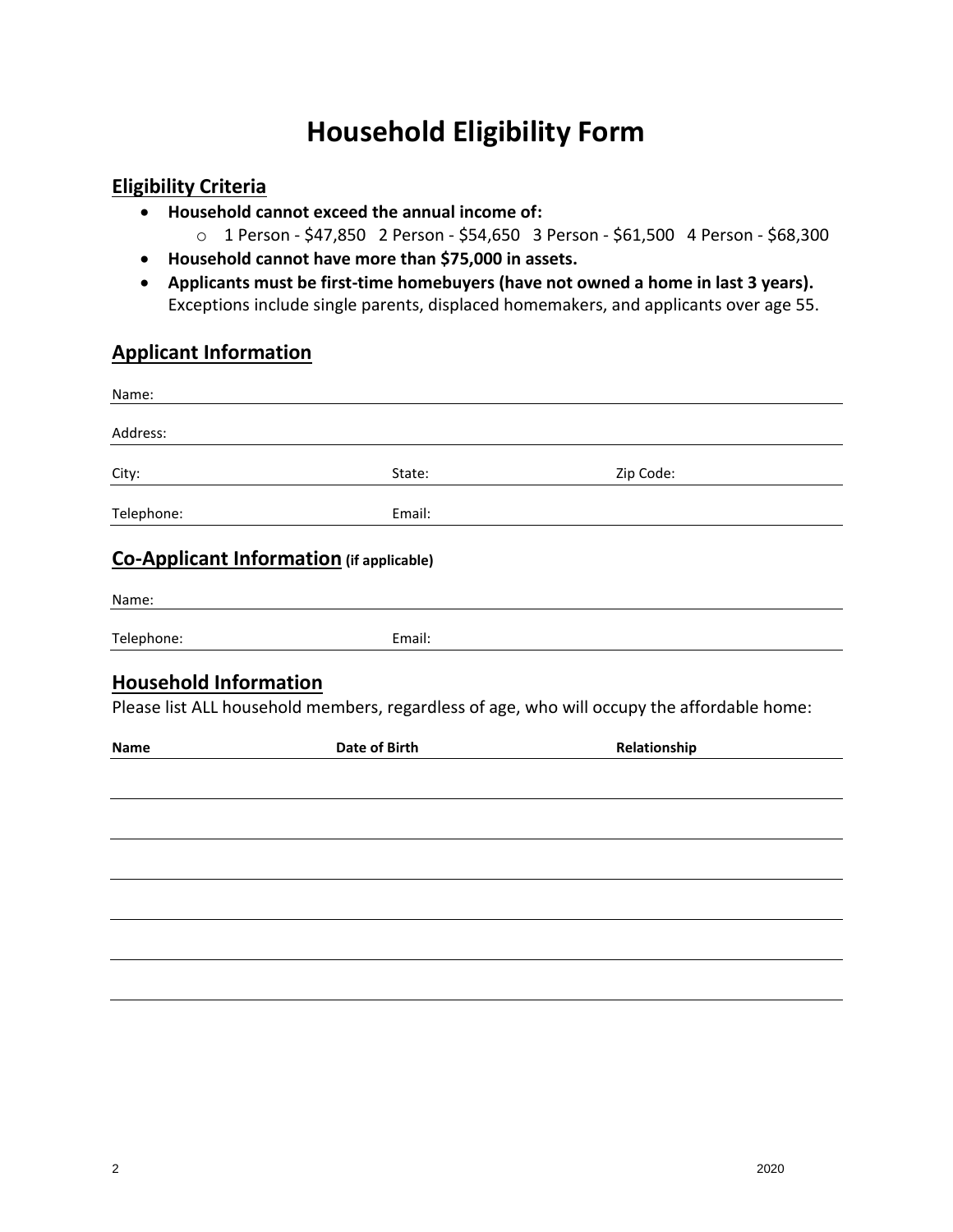### **First-Time Homebuyer**

Have you owned a home or a joint interest in a home in the past three years from the date of this application?  $□$  YES  $□$  NO

If yes, please explain:

#### **Real Estate Agent Contact Information (if applicable)**

| Name:      | Agency: |  |
|------------|---------|--|
| Telephone: | Email:  |  |
|            |         |  |

#### **Demographics**

Please check off all applicable categories for each household member.

|                                       | <b>Applicant</b> | <b>Co-Applicant</b> | Dependent(s) |
|---------------------------------------|------------------|---------------------|--------------|
| Asian/Pacific Islander                |                  |                     |              |
| <b>Black or African American</b>      |                  |                     |              |
| Native American/Alaskan Native        |                  |                     |              |
| White/Non-Minority                    |                  |                     |              |
| Hispanic/Latino                       |                  |                     |              |
| Other Race/Ethnicity (please specify) |                  |                     |              |
| <b>Disabled</b>                       |                  |                     |              |
| Senior Citizen                        |                  |                     |              |
| Veteran                               |                  |                     |              |

*This information will be used only in accordance with federal and state guidelines to ensure affirmative marketing.*

How did you hear about this property?

#### **Pre-Approval Information**

CHAPA recommends working with a local bank or credit union for your mortgage financing. Also, please note that FHA does not approve loans for Chapter 40B properties. You should qualify for a fixed-rate loan of sufficient amount to purchase the property, with at least 3% down payment.

Please provide a copy of your preapproval letter.

| Lending Institution/Bank: | Amount of Pre-Approval: |
|---------------------------|-------------------------|
| Date of Pre-Approval:     | Amount of Down Payment: |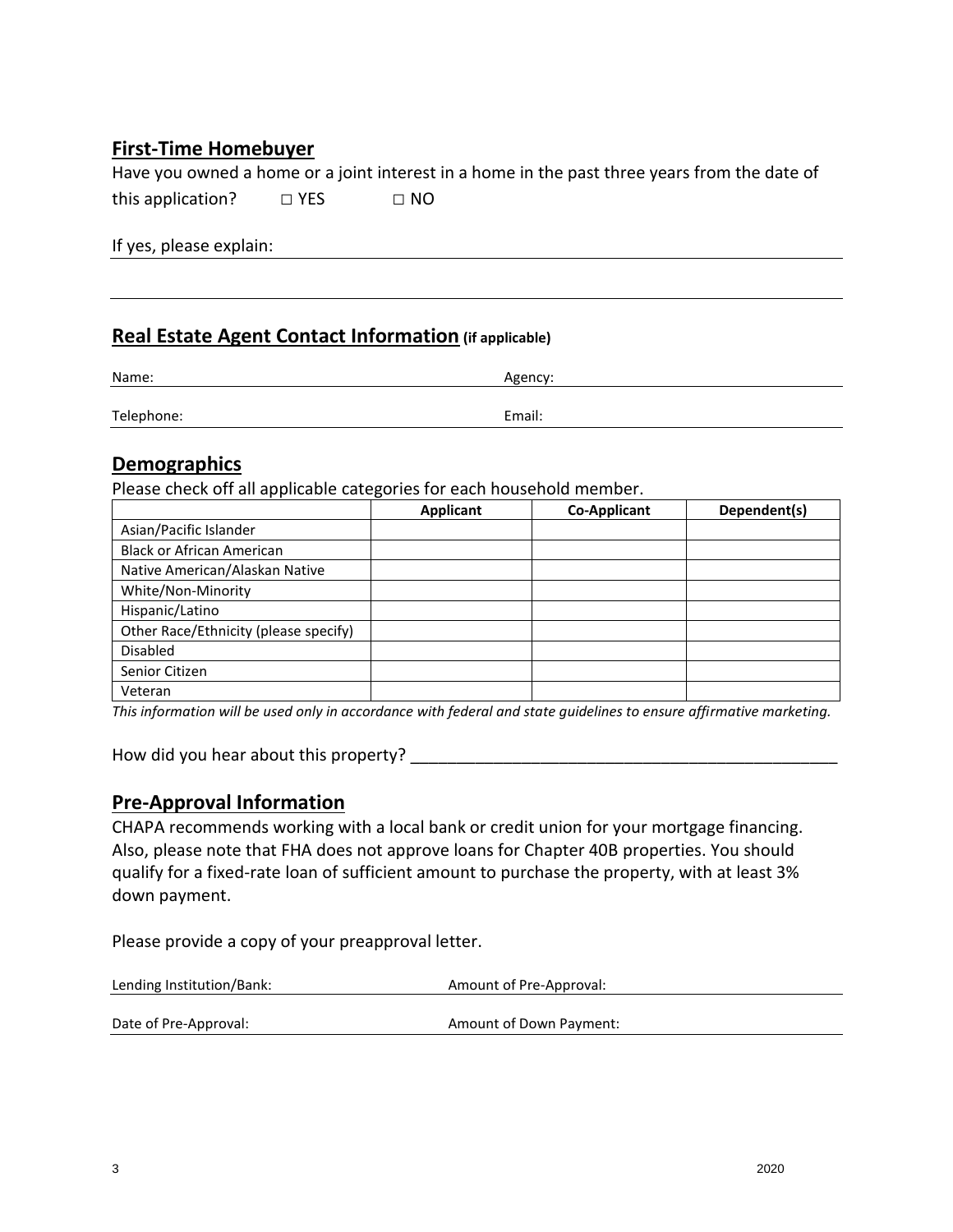#### **Income Information**

Please list sources of income for all household members. Income includes gross wages or salary, retirement account income withdrawals, self-employment income, veteran's benefits, alimony/child support, unemployment compensation, Social Security and supplemental income, pension/disability income, and dividend income. Please note any recent significant changes in amounts received.

Please provide documentation of all income, including:

- Five most recent pay stubs
- Federal Tax Returns for the last three years
- W2s for the most recent year
- Social Security/benefit award letter
- Pension/retirement documentation
- Child support/alimony award or proof of receipt

| <b>Source of Income</b> | <b>Household Member</b> | <b>Amount per Year</b> |
|-------------------------|-------------------------|------------------------|
|                         |                         |                        |
|                         |                         |                        |
|                         |                         |                        |
|                         |                         |                        |
|                         |                         |                        |
|                         |                         |                        |
|                         |                         |                        |
|                         |                         |                        |

If there are additional sources of income, please attach a separate page.

#### **Employment Information**

| <b>Household Member:</b>                                          | <b>Employer Name:</b> |
|-------------------------------------------------------------------|-----------------------|
|                                                                   | Date of Hire:         |
| Position/Title:                                                   |                       |
|                                                                   |                       |
| <b>Household Member:</b>                                          | <b>Employer Name:</b> |
| Position/Title:                                                   | Date of Hire:         |
|                                                                   |                       |
| Household Member:                                                 | <b>Employer Name:</b> |
| Position/Title:                                                   | Date of Hire:         |
| If there are additional employers, please attach a separate page. |                       |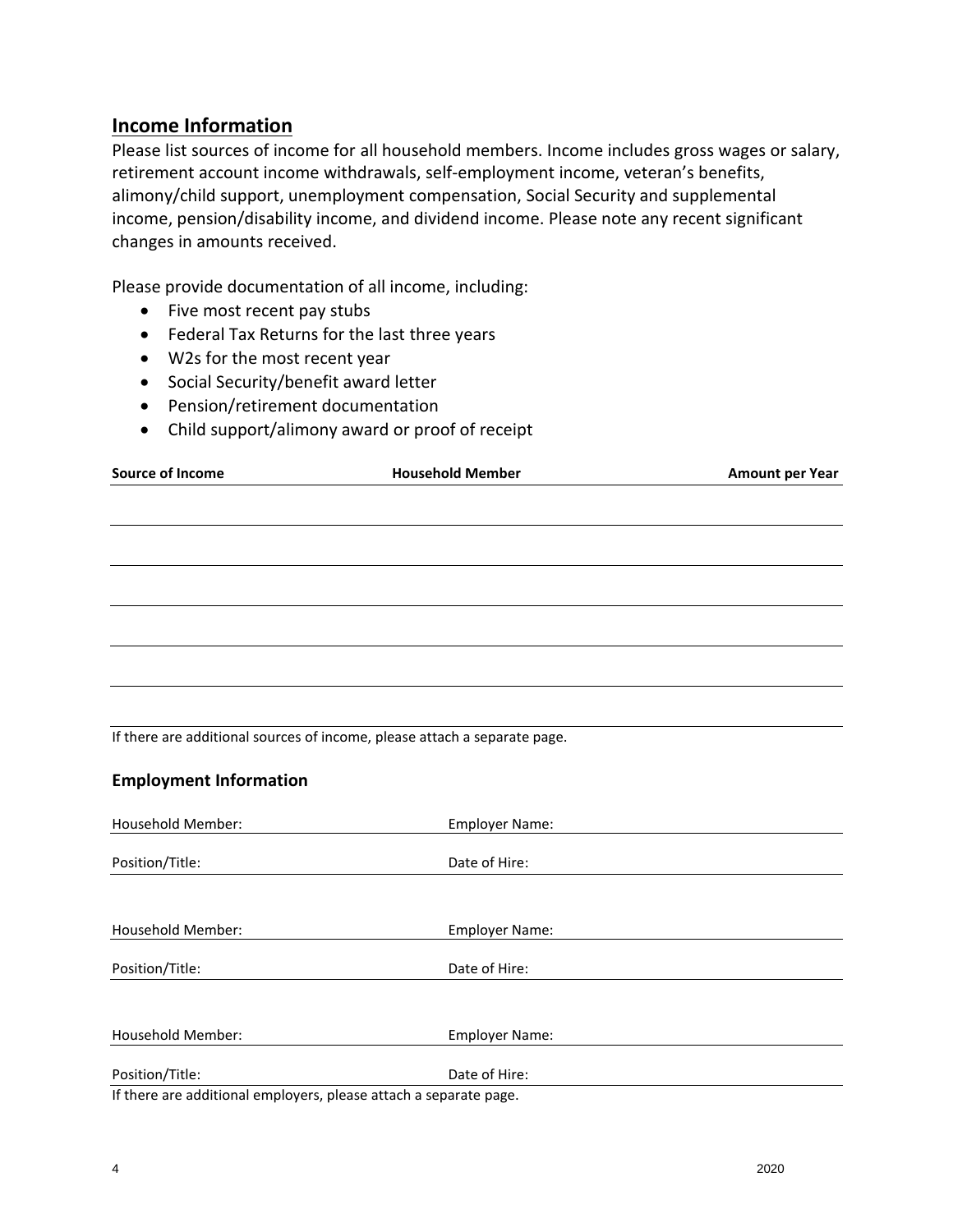### **Asset Information**

Please list the asset information for all household members. Assets include liquid assets, such as checking or savings accounts, stocks, bonds, the cash-value of retirement accounts, cash gifts, and other forms of capital investments, excluding personal property, automobiles, government sponsored down payment assistance programs, equity accounts in homeownership programs or state assisted public housing escrow accounts.

Please provide documentation of all assets, including the most recent monthly statement for all accounts.

| Household Member:                                                      | Bank:                                                                                       |          |
|------------------------------------------------------------------------|---------------------------------------------------------------------------------------------|----------|
| Account Type:                                                          | Last 4 of Acct. #:                                                                          | Balance: |
|                                                                        |                                                                                             |          |
| Household Member:                                                      | Bank:                                                                                       |          |
| Account Type:                                                          | Last 4 of Acct. #:                                                                          | Balance: |
|                                                                        |                                                                                             |          |
| Household Member:                                                      | Bank:                                                                                       |          |
| Account Type:                                                          | Last 4 of Acct. #:                                                                          | Balance: |
|                                                                        |                                                                                             |          |
| Household Member:                                                      | Bank:                                                                                       |          |
| Account Type:                                                          | Last 4 of Acct. #:                                                                          | Balance: |
|                                                                        |                                                                                             |          |
| Household Member:                                                      | Bank:                                                                                       |          |
| Account Type:                                                          | Last 4 of Acct. #:                                                                          | Balance: |
| If there are additional assets to list, please attach a separate page. |                                                                                             |          |
| <b>Gifts</b>                                                           |                                                                                             |          |
|                                                                        | Will the household be receiving a cash gift from a friend or family member to help with the |          |
| purchase of this property?                                             | $\square$ YES<br>$\Box$ NO                                                                  |          |
| Name of Source:                                                        | Relationship to Applicant:                                                                  |          |
| Amount of Gift:                                                        |                                                                                             |          |

If receiving a gift, please include a letter signed by the donor stating that the amount and that the contribution is a gift.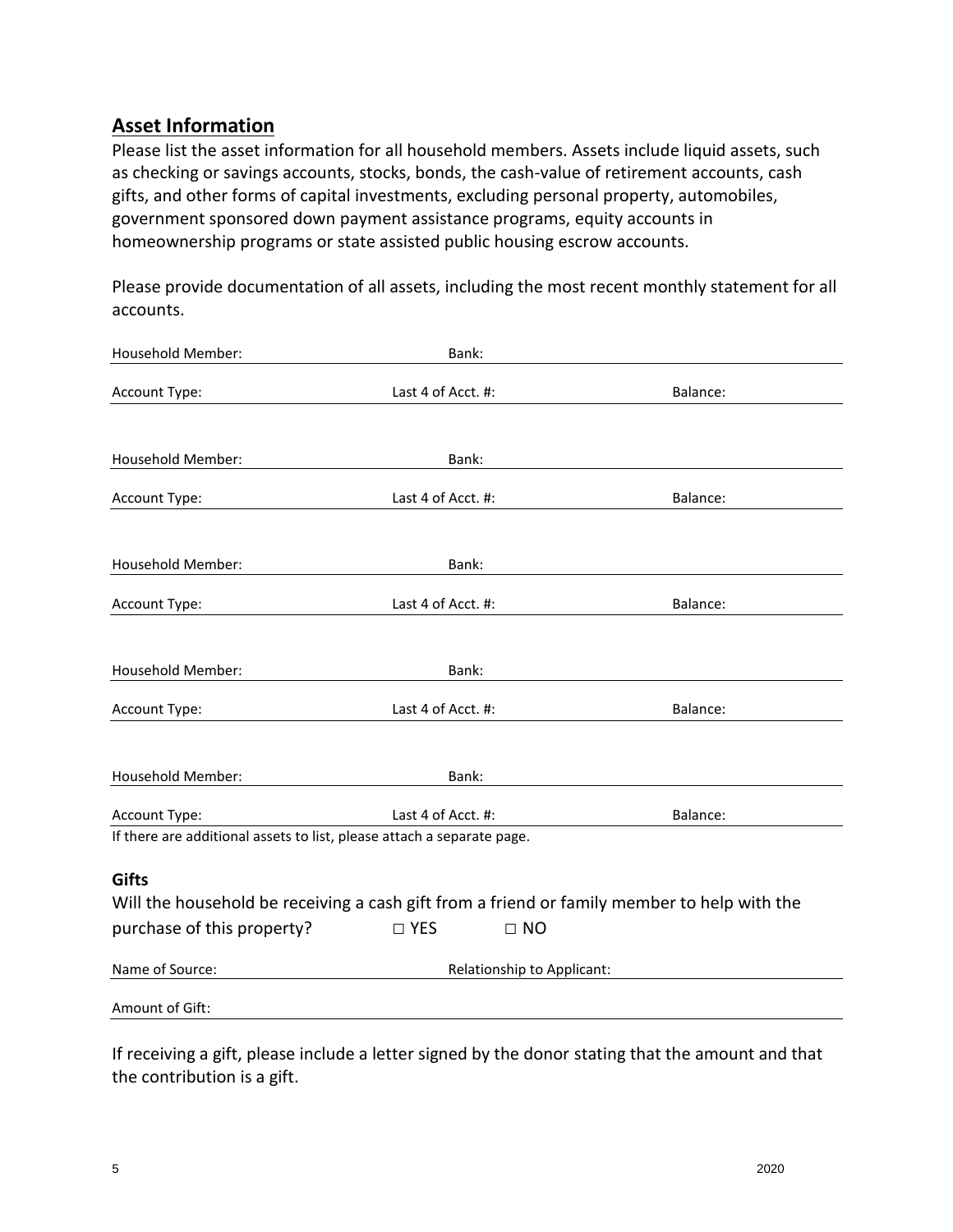# **Certification**

I certify that all the information and documentation provided for this application is true and complete to the best of my knowledge. I further understand that:

- All information is subject to verification by CHAPA and inaccurate information may lead to disqualification from the application process.
- I will provide additional information as requested and failure to do so in a timely manner may lead to disqualification from the application process.
- Applications will be reviewed in accordance with CHAPA's Buyer Selection and Approval Process.

| <b>Applicant Name</b>      |      |
|----------------------------|------|
| <b>Applicant Signature</b> | Date |
| Co-Applicant Name          |      |
| Co-Applicant Signature     | Date |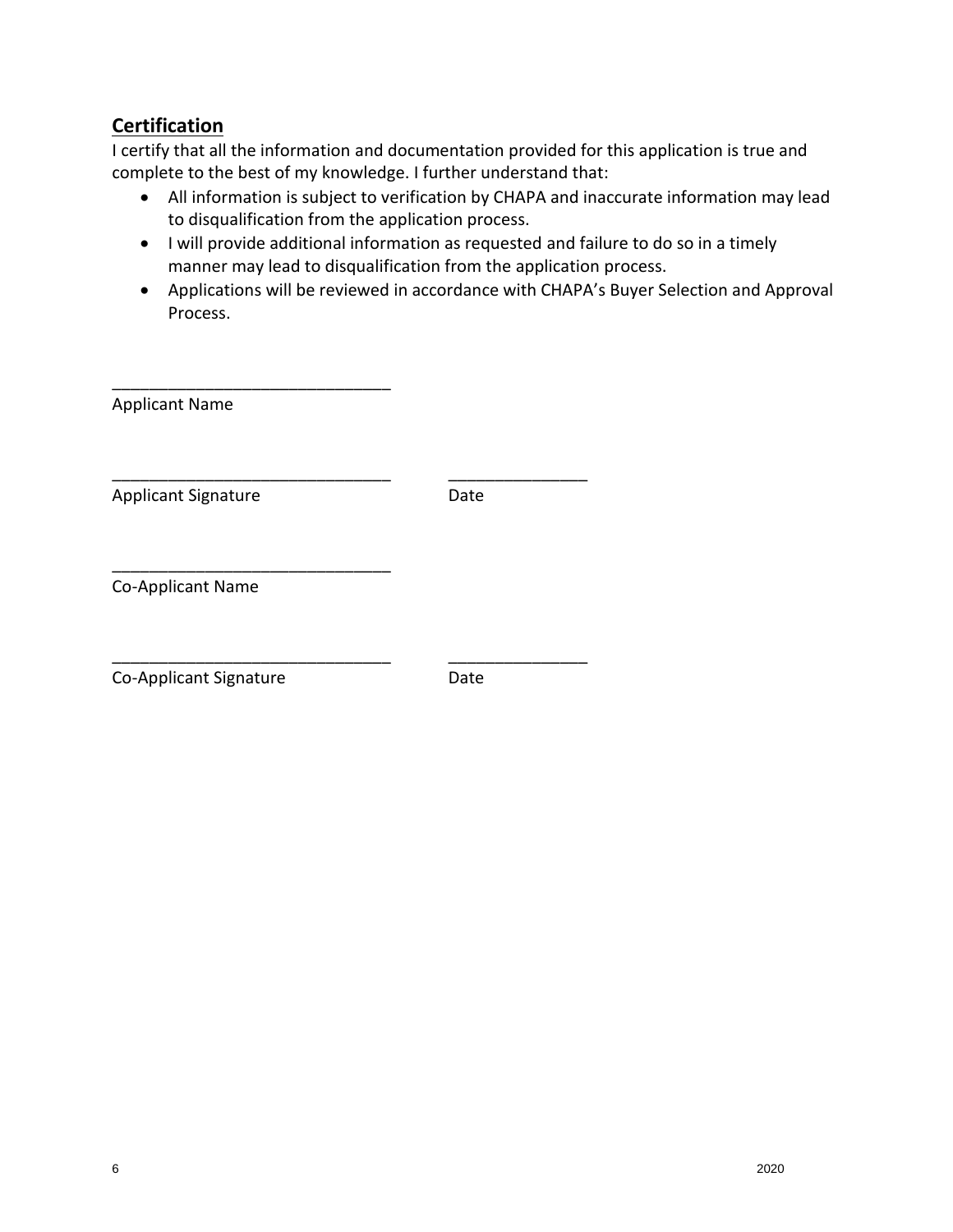# **Disclosure Form**

Please check and fill in the following items that apply to you.

| $\Box$ I/We certify that our household size is _______ persons.                                                                                                                                                                                                                                                                                                        |
|------------------------------------------------------------------------------------------------------------------------------------------------------------------------------------------------------------------------------------------------------------------------------------------------------------------------------------------------------------------------|
| $\Box$ I/We certify that our annual household income is _______________. All sources of income from all<br>household members has been included.                                                                                                                                                                                                                        |
| I/We certify that my/our total liquid assets do not exceed the asset limit.                                                                                                                                                                                                                                                                                            |
| The household size listed on the application form includes only and all the people who will be living<br>in the residence. I/We intend to use the property as our primary residence as long as we own the<br>property.                                                                                                                                                 |
| $\Box$ I/We certify that the information contained in this application is true and accurate to the best of<br>my/our knowledge and belief under full penalty of perjury. I/We understand that perjury will result<br>in disqualification from further consideration.                                                                                                   |
| I/We further authorize CHAPA to verify any and all income, employment, asset, or other financial<br>information. I/we authorize any employer, landlord or financial institution to release any<br>information to CHAPA, as the project's monitoring agency, for the purpose of determining the<br>eligibility of this household eligibility to purchase this property. |
| I/We understand that it is my/our obligation to secure the necessary mortgage for the purchase of<br>the home and that all expenses, including closing costs and down payments, are my/our<br>responsibility.                                                                                                                                                          |
| I/We understand that submitting this application does not guarantee that I/we will be able to<br>purchase this property. I/We understand that the application will be reviewed in accordance with<br>CHAPA's Buyer Selection and Approval Policy. I/We have reviewed and understand that process.                                                                      |
| $\Box$ I/We have been provided and have reviewed the Chapter 40B affordable housing deed<br>rider and CHAPA policies that will apply to this property should I/we purchase it. I/We<br>agree to the restrictions and to abide by all CHAPA policies, including those regarding<br>residency, resale, refinancing, and repair. Policies available at www.chapa.org.     |

Applicant Signature Date

Co-Applicant Signature Date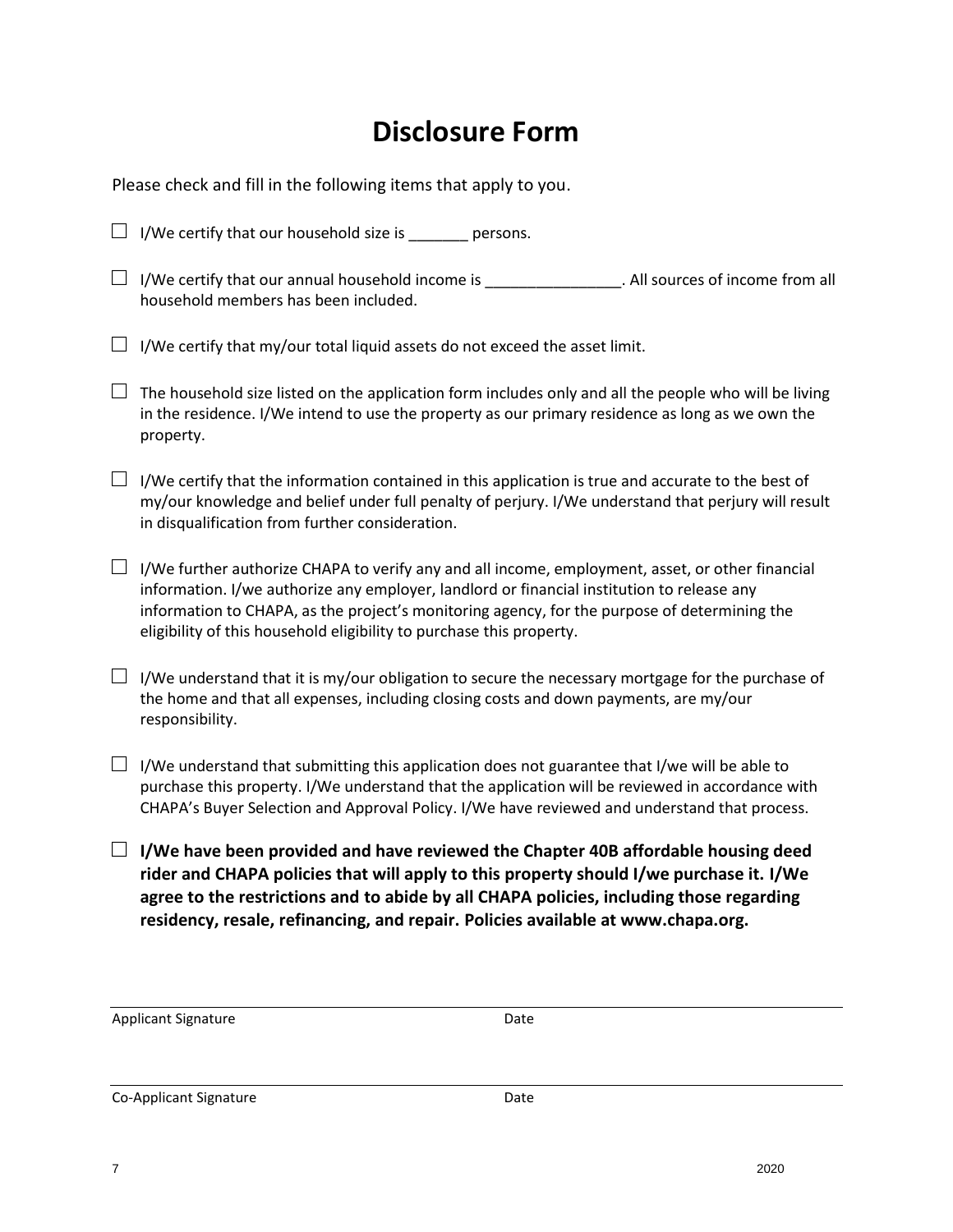# **Application Checklist & Submission Instructions**

#### **Your application is NOT considered COMPLETE without the following documents. Incomplete applications will not be eligible for the selection lottery or first-come, first-served review.**

- $\Box$  Fully completed and signed Household Information Form
- $\Box$  All applicable income documentation, including:
	- o Five most recent pay stubs,
	- o Federal tax returns for the last three years
	- o W2s from the most recent tax year
	- o Social Security or benefit award letter
	- o Retirement or pension documentation
	- o Child support/alimony award or proof of receipt
- $\Box$  All applicable asset documentation, including:
	- o Most recent checking and savings account bank statements
	- o Retirement/brokerage statements
	- o Gift award letter
- $\Box$  Pre-approval letter from a bank or mortgage company indicating your household qualifies for a mortgage sufficient to purchase the property, fixed rate, at least 3% down payment
- $\Box$  Signed Disclosure Form

#### **Submitting Your Application:**

Please submit the complete application securely vi[a www.sendinc.com](http://www.sendinc.com/) or other secure email portal to David Gasser, CHAPA Program Manager, at **dgasser@chapa.org**. DO NOT SEND ANY FINANCIAL DOCUMENTS VIA REGULAR EMAIL ATTACHMENT. Standard email is not secure and documents will not be reviewed if submitted unsecured. If you have any questions, encounter difficulties, or need to make other arrangements for submitting the application please email or call (617) 701-7498.

#### **After You Submit:**

- If your application is complete and received within the initial collection period, it will be entered into a selection lottery with other applications. The first randomly selected application will be reviewed, and if eligible, provided the first opportunity to move forward with purchase. Subsequent applications will be maintained on a waiting list.
- If your application is complete and no other applications were received during the initial collection period, your application will be reviewed on a first-come, first-served basis.
- If your application is not complete, every effort will be made to notify you of any additional information or documentation needed, but CHAPA cannot guarantee any review of applications before a deadline. **PLEASE THOROUGHLY REVIEW YOUR APPLICATION BEFORE SUBMITTING.**